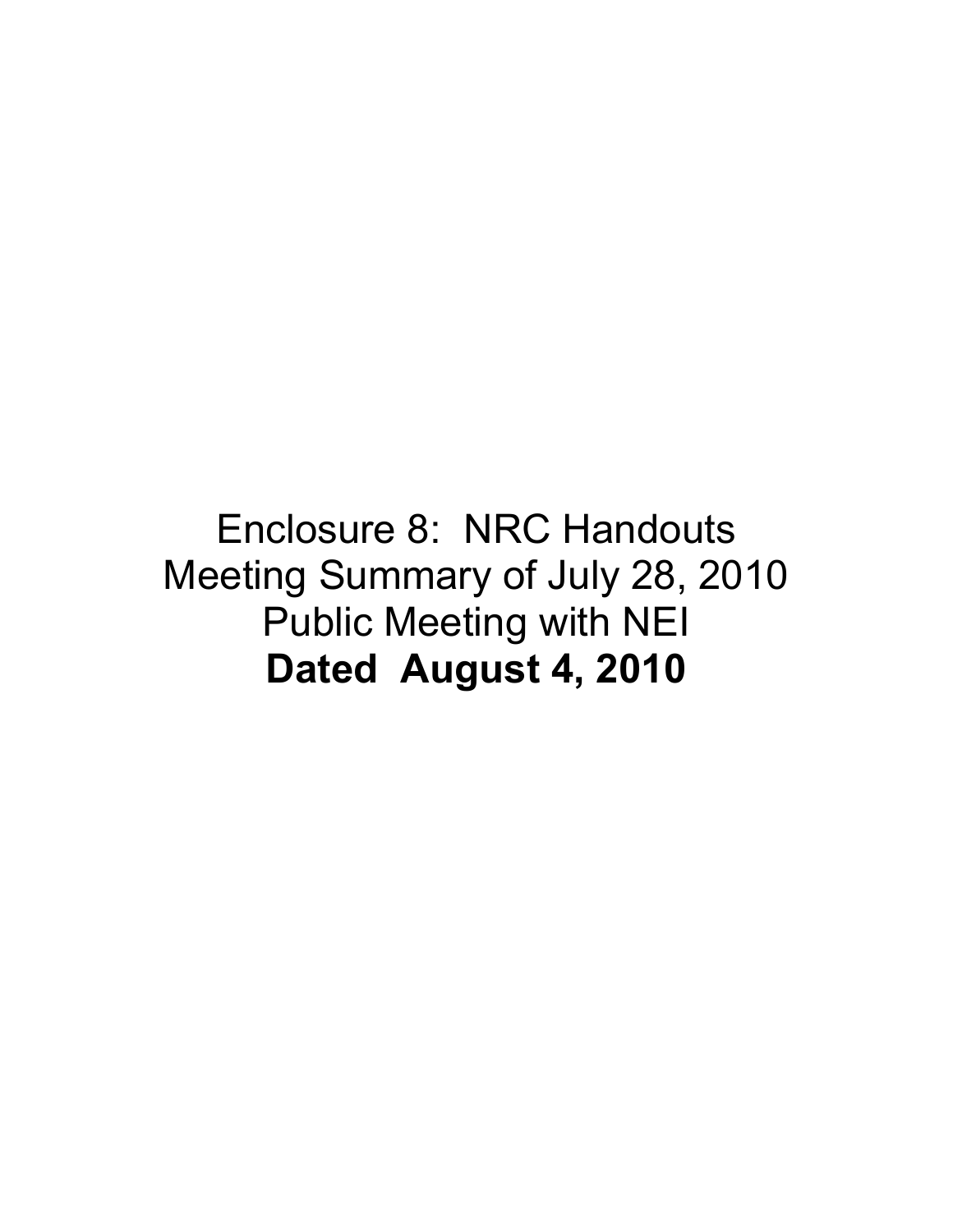## Safety Culture Monitoring Panel (SCMP)

| <b>NEI 09-07 Guideline</b>                                                                                                                             | <b>Related NRC Observations</b>                                                       |
|--------------------------------------------------------------------------------------------------------------------------------------------------------|---------------------------------------------------------------------------------------|
| NRC inspection reports and findings,<br>recurring violations, results of PI&R<br>inspections                                                           | Yes, and they quoted from the latest<br>PI&R report in the Panel report<br><b>Not</b> |
| NSCA – review areas identified as<br>needing attention and look at status<br>of corrective actions identified                                          | Placeholder on agenda but no issues<br>to discuss.                                    |
| Industry evaluations – review these<br>reports and determine the site's<br>progress in addressing weaknesses                                           | Awareness of INPO assessments and<br>relevant WANO AFI's                              |
| Operating experience – any nuclear<br>safety culture related OpE is identified<br>and progress in addressing site<br>concerns is reviewed by the panel | Operating experience was considered.                                                  |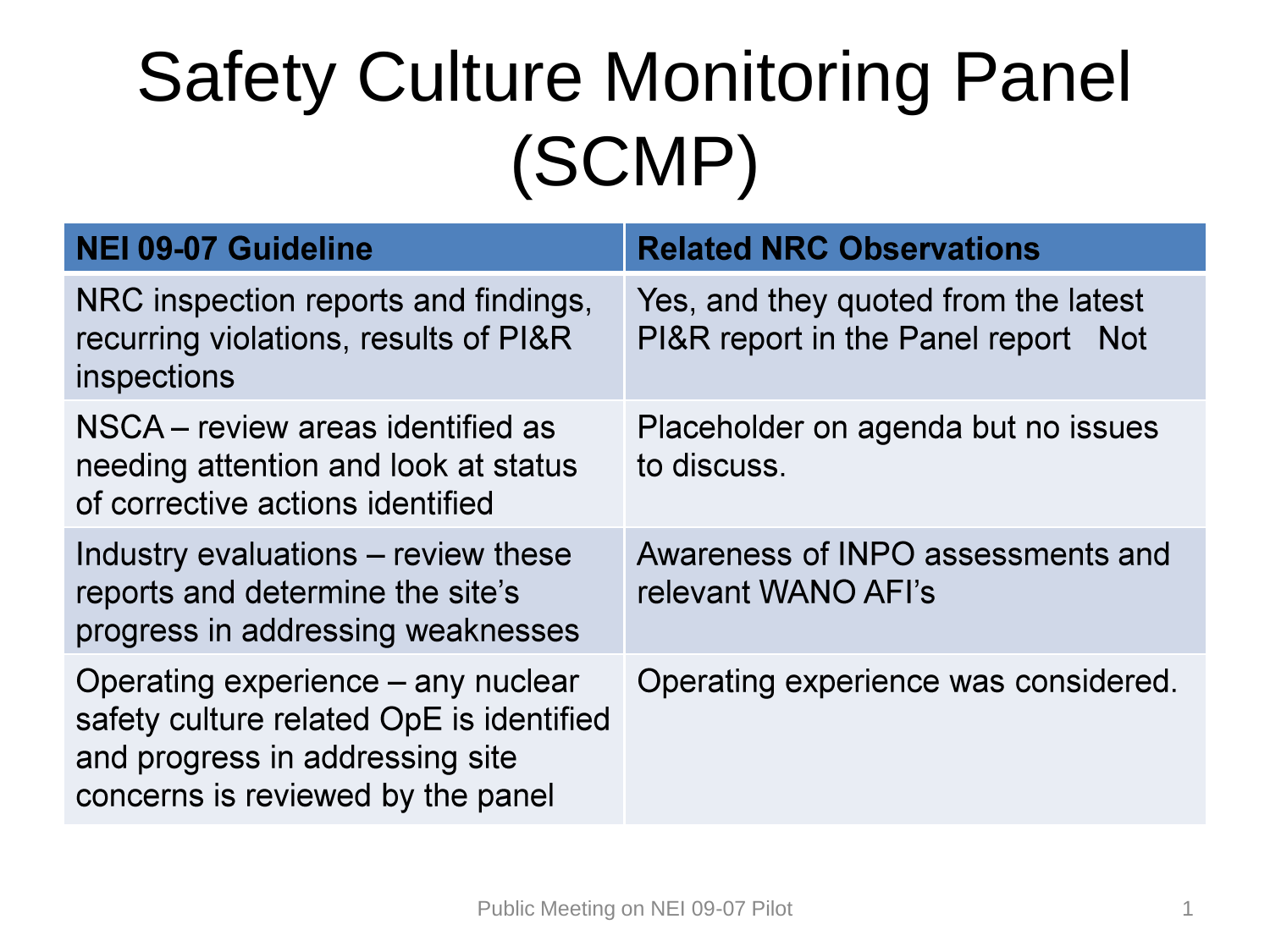## Safety Culture Monitoring Panel (SCMP)

| <b>NEI 09-07 Guideline</b>                                                                                      | <b>Related NRC Observations</b>                                                                                                                                                                                  |
|-----------------------------------------------------------------------------------------------------------------|------------------------------------------------------------------------------------------------------------------------------------------------------------------------------------------------------------------|
| Relationship between the line and<br>oversight personnel and insights of the<br>oversight managers              | Oversight area represented on panel;<br>HR input on disciplinary cases and<br>grievances                                                                                                                         |
| Trends in the type of issues brought<br>into the ECP, or the increased use of<br>the ECP by specific workgroups | No trend identified in the quarter; or<br>ECP trend not discussed; any ECP<br>concerns with HP flags were<br>discussed and looked at CAP trends                                                                  |
| NRC allegation statistics                                                                                       | Were discussed; were not discussed                                                                                                                                                                               |
| Variations in performance trends,<br>including human performance and<br>equipment reliability indicators        | Primary area of input with AFIs,<br>especially procedure use and quality;<br>looked at apparent cause<br>determinations and trends; talked<br>about individual issues and binned<br>according to INPO attributes |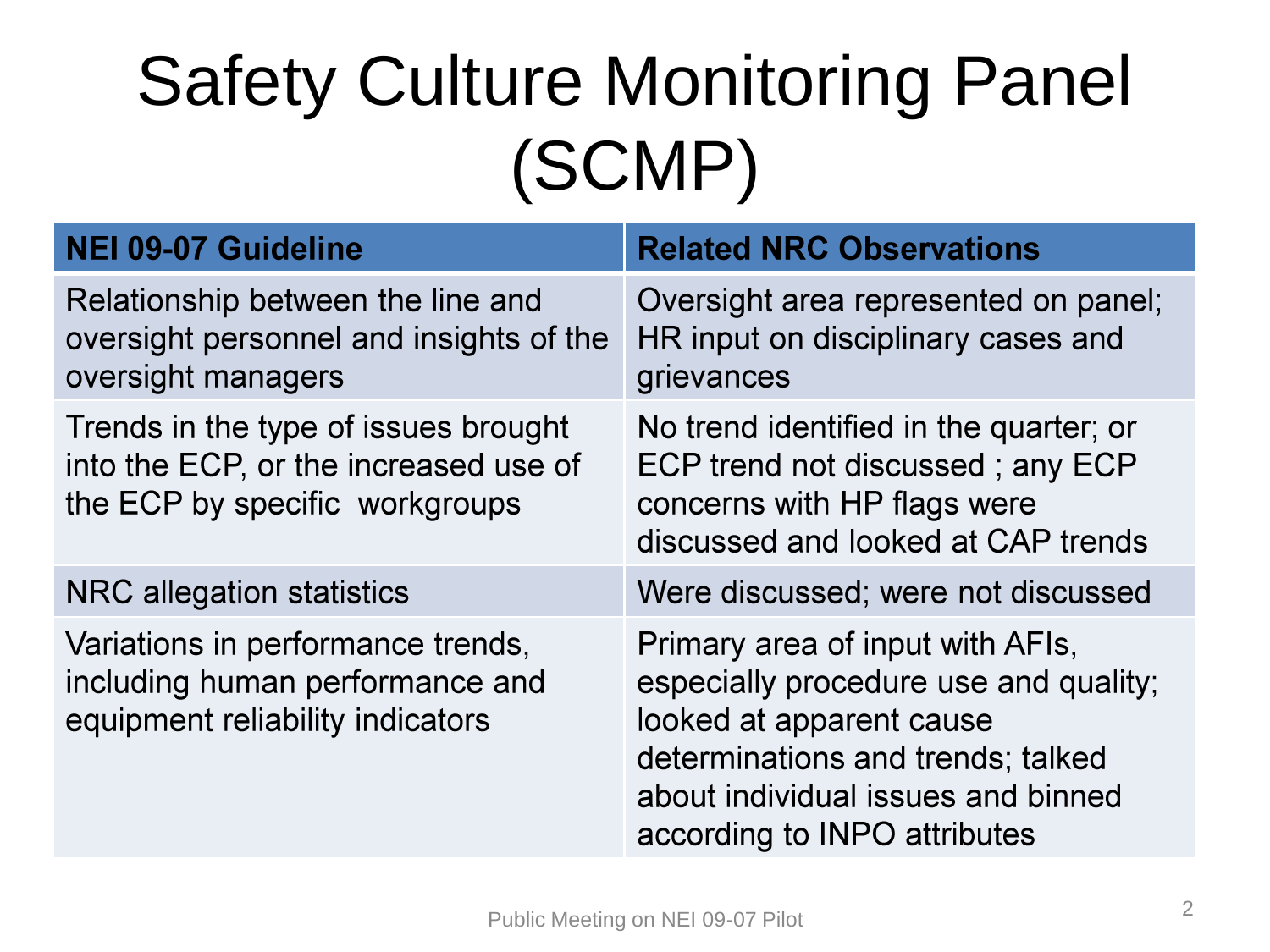### Safety Culture Monitoring Panel (SCMP)

| <b>NEI 09-07 Guideline</b>                                                                                        | <b>Related NRC Observations</b>                                                                                                                                                                                                                |
|-------------------------------------------------------------------------------------------------------------------|------------------------------------------------------------------------------------------------------------------------------------------------------------------------------------------------------------------------------------------------|
| Performance metrics that challenge the<br>operators                                                               | Aggregation of inputs and departmental<br>trends; tracking identified issues<br>through CAP, self-assessments, and<br>apparent causes. Performance trends,<br>HP and HRA PIs are assessed; Only if<br>a CR was written                         |
| CAP – each of the process owners<br>should use the CAP to look for nuclear<br>safety culture issues in their area | Each department tracks this, and then<br>the CAP manager assesses any<br>possible deltas; If a CR has a human<br>performance element it's given a code<br>for trending                                                                         |
| Report to SLT should be reported using<br>the INPO principles and attributes                                      | Struggling with thresholds for coding<br>the data; Quantitative Worksheet was<br>not used by a SLT who indicated the<br>data was difficult to interpret). All<br>issues are binned by attribute and then<br>provided to the SLT for evaluation |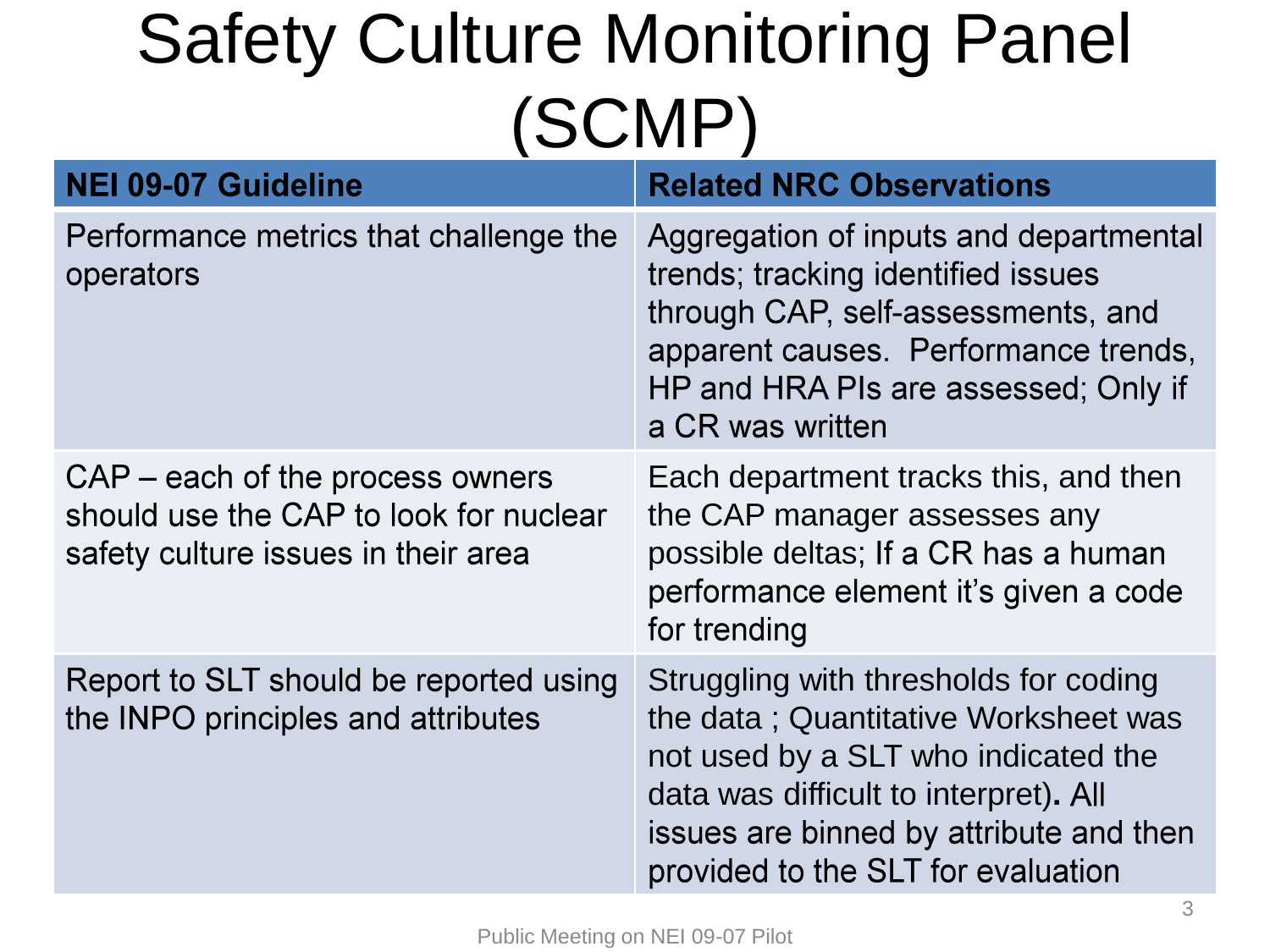# Site Leadership Team (SLT)

| <b>NEI 09-07 Guideline</b>                                                                          | <b>Related NRC Observations</b>                                                                                                                                                            |
|-----------------------------------------------------------------------------------------------------|--------------------------------------------------------------------------------------------------------------------------------------------------------------------------------------------|
| Senior most management                                                                              | Yes; plant manager and department<br>leads                                                                                                                                                 |
| Periodically assesses the plant against<br>the INPO principles and attributes                       | Meetings held quarterly, typically two<br>meetings needed                                                                                                                                  |
| Self-critique is intended to be reflective<br>and performed by the SLT itself in a<br>group setting | Level of discussion appropriate for the<br>observations and recommendations of<br>the NSCMP                                                                                                |
| Frank discussion of nuclear safety<br>culture based on the SLT's<br>observations and insights       | Site VP very open and candid and all<br>are expected and encouraged to<br>participate; frank and honest; taking<br>process seriously; did not focus on<br>strengths or positive attributes |